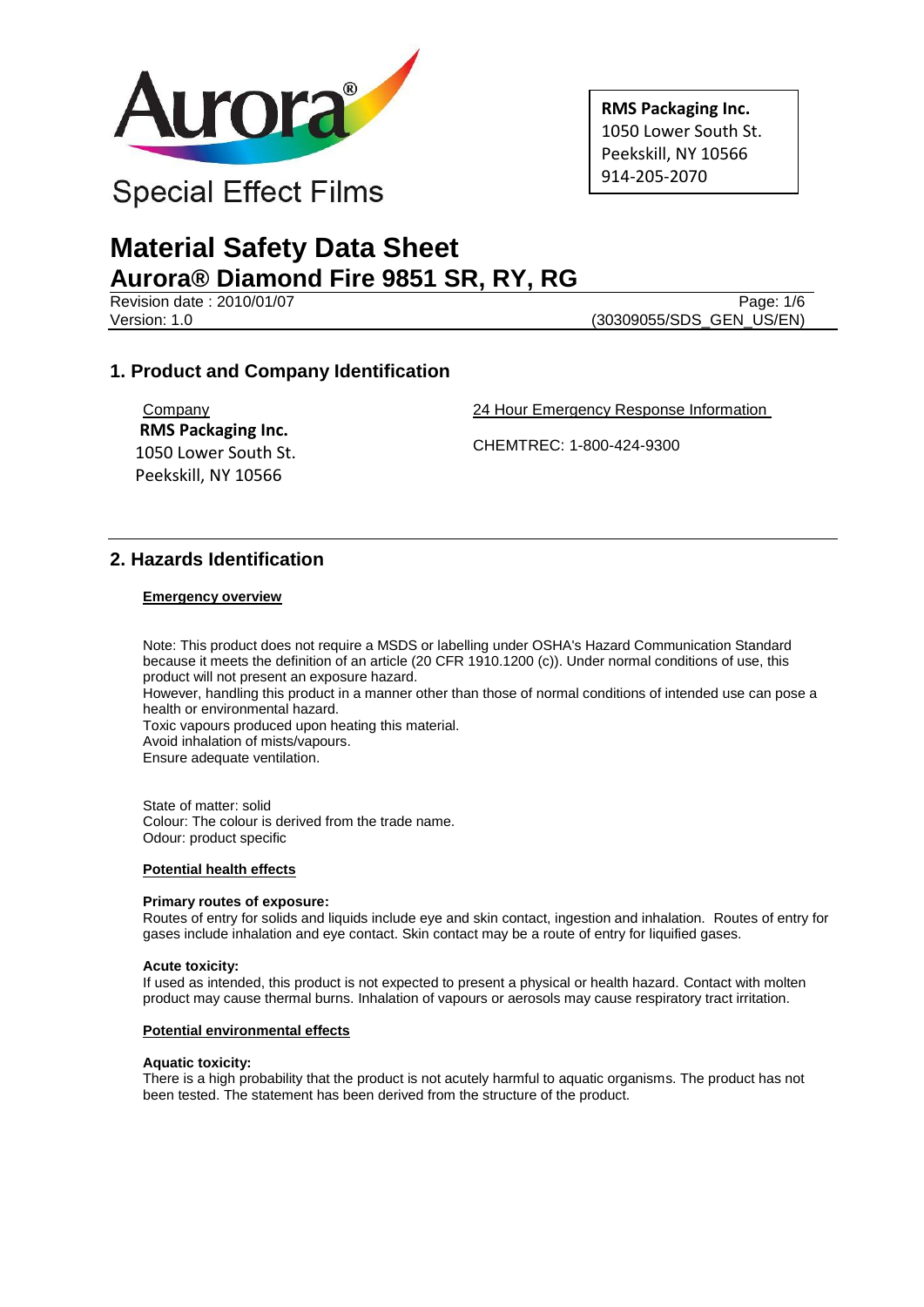Revision date : 2010/01/07 Page: 2/6<br>Version: 1.0 (30309055/SDS GEN US/EN) (30309055/SDS\_GEN\_US/EN)

### **3. Composition / Information on Ingredients**

This product is not regarded as hazardous under current OSHA Hazard Communication standard; CFR 29 Part 1910.1200.

## **4. First-Aid Measures**

#### **If inhaled:**

No hazards anticipated. If generated vapours are inhaled, move to fresh air. If decomposition products are inhaled, remove the affected person to a source of fresh air. Assist in breathing if necessary. Seek medical attention.

#### **If on skin:**

Wash thoroughly with soap and water. Areas affected by molten material should be quickly placed under cold running water. Solidified product should not be pulled from the skin. Seek medical assistance for removal of adhering material.

#### **If in eyes:**

Wash affected eyes for at least 15 minutes under running water with eyelids held open. Seek medical attention.

#### **If swallowed:**

Ingestion is not likely in the available physical form. If ingested, seek medical attention.

## **5. Fire-Fighting Measures**

| >200 °C         |
|-----------------|
| does not ignite |
|                 |

not applicable (DIN 51794)

#### **Suitable extinguishing media:**

water spray, dry extinguishing media, foam

#### **Additional information:**

Water stops chemical decomposition of substance/product.

#### **Protective equipment for fire-fighting:**

Firefighters should be equipped with self-contained breathing apparatus and turn-out gear.

#### **Further information:**

The degree of risk is governed by the burning substance and the fire conditions. Contaminated extinguishing water must be disposed of in accordance with official regulations.

In case of fire and/or explosion do not breathe fumes.

### **6. Accidental release measures**

#### **Personal precautions:**

Use personal protective clothing.

#### **Environmental precautions:**

Contain contaminated water/firefighting water. Do not discharge into drains/surface waters/groundwater.

#### **Cleanup:**

Sweep/shovel up. Place into suitable container for disposal.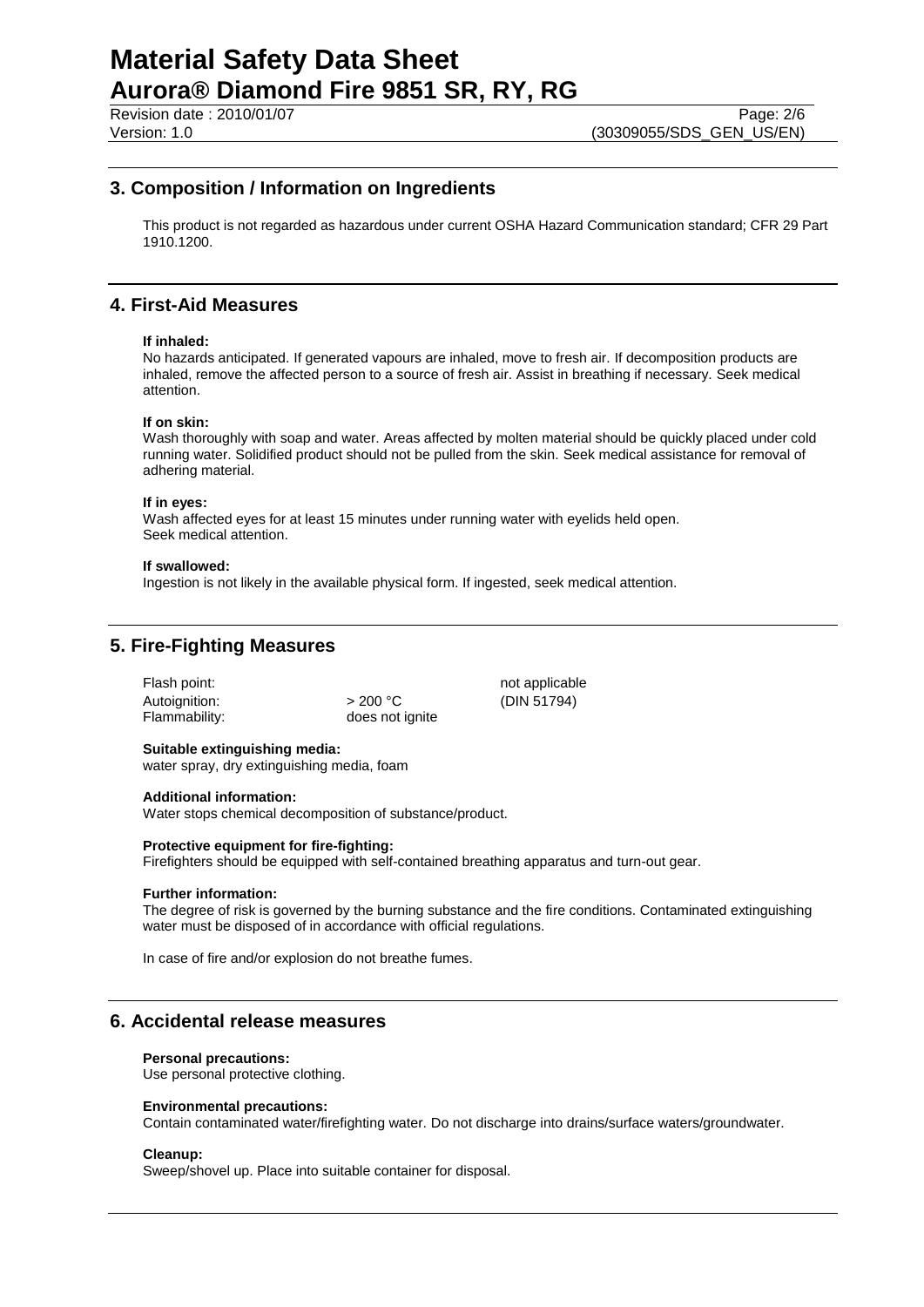Revision date : 2010/01/07 Page: 3/6<br>Version: 1.0 (30309055/SDS GEN US/EN)

(30309055/SDS\_GEN\_US/EN)

### **7. Handling and Storage**

#### **Handling**

**General advice:** Ensure adequate ventilation.

**Protection against fire and explosion:** No special precautions necessary.

#### **Storage**

**General advice:** Keep in a cool place.

## **8. Exposure Controls and Personal Protection**

#### **Personal protective equipment**

#### **Respiratory protection:**

Observe OSHA regulations for respirator use (29 CFR 1910.134). Wear appropriate certified respirator when exposure limits may be exceeded.

#### **Hand protection:**

Wear gloves to prevent contact during mechanical processing and/or hot melt conditions.

#### **Eye protection:**

Eye protection not required.

#### **General safety and hygiene measures:**

Handle in accordance with good industrial hygiene and safety practice. In order to prevent contamination while handling, closed working clothes and working gloves should be used.

## **9. Physical and Chemical Properties**

| Form:<br>Odour:<br>Colour:<br>pH value:<br>Melting point:<br>Partitioning coefficient n-<br>octanol/water (log Pow): | film<br>product specific<br>The colour is derived from the trade name.<br>not soluble<br>$>117$ °C<br>not applicable |
|----------------------------------------------------------------------------------------------------------------------|----------------------------------------------------------------------------------------------------------------------|
| Solubility in water:                                                                                                 | insoluble                                                                                                            |

## **10. Stability and Reactivity**

#### **Conditions to avoid:**

Avoid excessive temperatures. Avoid electro-static discharge.

#### **Hazardous reactions:**

No hazardous reactions when stored and handled according to instructions. The product is chemically stable.

#### **Decomposition products:**

Hazardous decomposition products: No hazardous decomposition products if stored and handled as prescribed/indicated.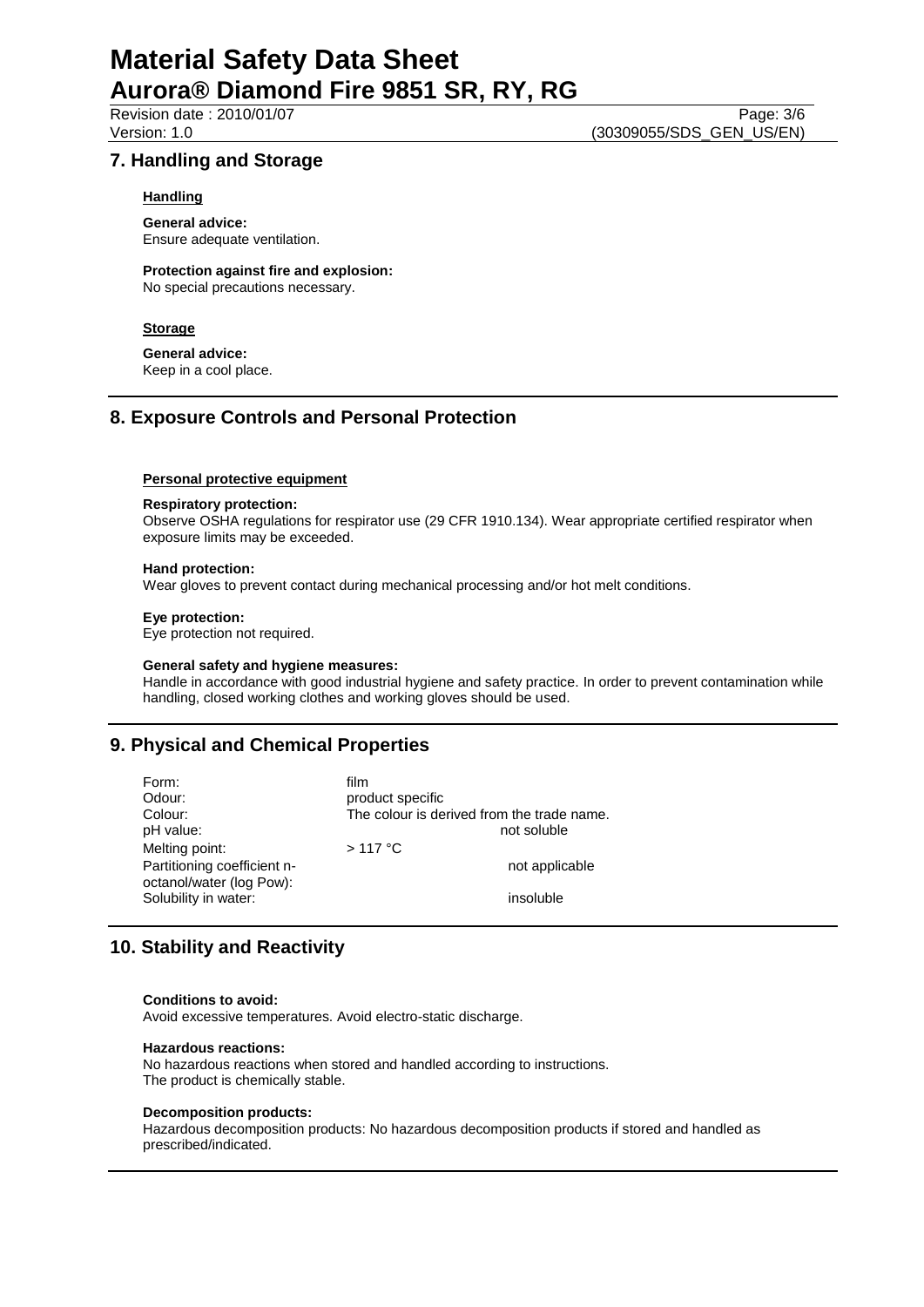Revision date : 2010/01/07 Page: 4/6<br>Version: 1.0 (30309055/SDS GEN US/EN) (30309055/SDS\_GEN\_US/EN)

## **11. Toxicological information**

#### **Acute toxicity**

**Oral:** Type of value: LD50 Species: rat Value: > 2,000 mg/kg

#### **Irritation / corrosion**

**Skin:** Species: rabbit Result: non-irritant

**Eye:** Species: rabbit Result: non-irritant

#### **Other Information:**

The product has not been tested. The statements on toxicology have been derived from the structure of the product.

## **12. Ecological Information**

#### **Degradability / Persistence Biological / Abiological Degradation**

Evaluation: Experience shows this product to be inert and non-degradable.

## **13. Disposal considerations**

#### **Waste disposal of substance:**

This product is not regulated by RCRA. Dispose of in accordance with national, state and local regulations.

#### **Container disposal:**

Dispose of in a licensed facility. Empty containers or liners may retain product residues. Recommend crushing, puncturing or other means to prevent unauthorized use of used containers.

## **14. Transport Information**

**Land transport** USDOT

Not classified as a dangerous good under transport regulations

**Sea transport** IMDG

Not classified as a dangerous good under transport regulations

**Air transport** IATA/ICAO

Not classified as a dangerous good under transport regulations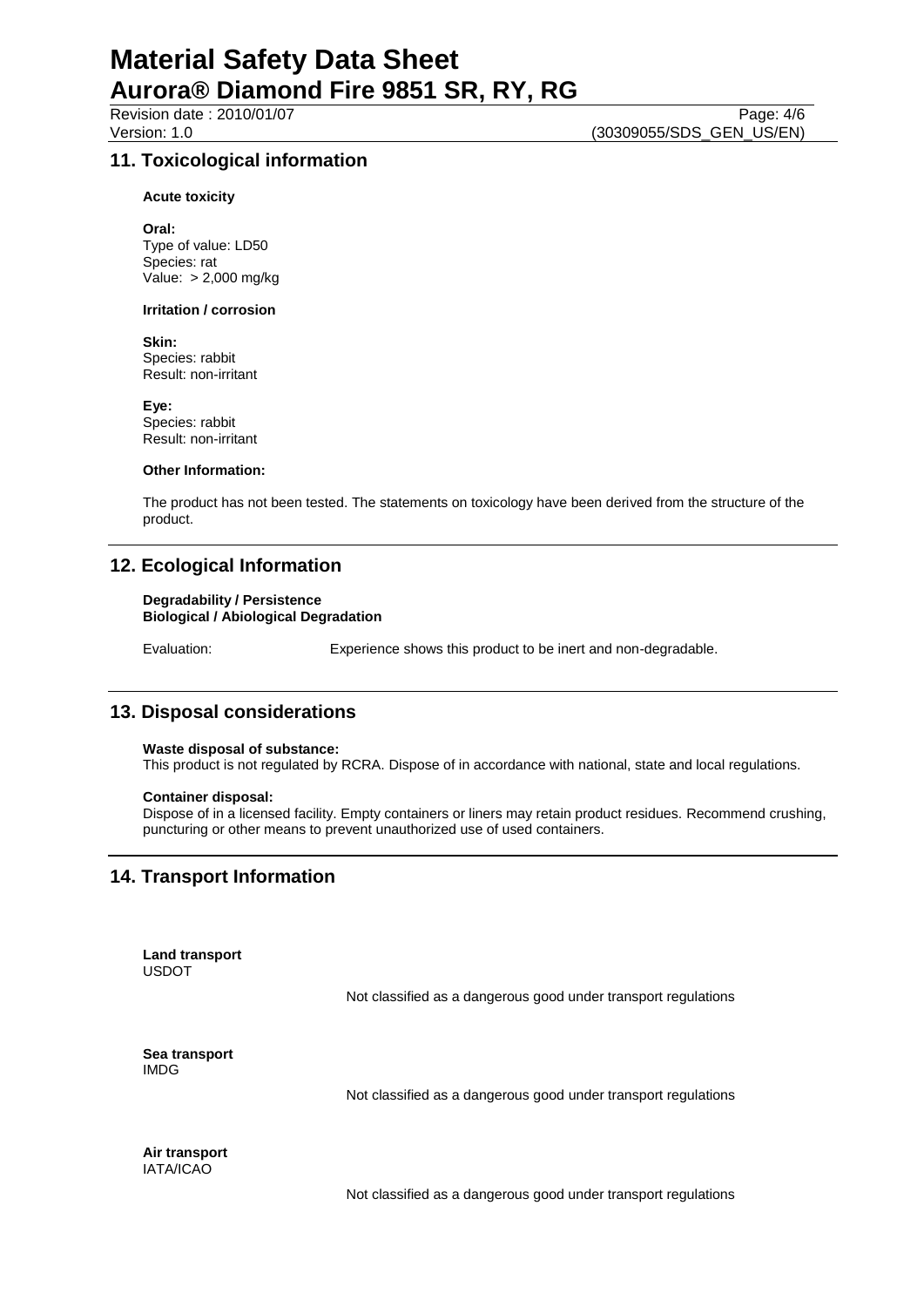Revision date : 2010/01/07 Page: 5/6<br>Version: 1.0 (30309055/SDS GEN US/EN)

(30309055/SDS\_GEN\_US/EN)

## **15. Regulatory Information**

#### **Federal Regulations**

**Registration status:** Chemical TSCA, US released / listed

**OSHA hazard category:** Not hazardous;

**EPCRA 311/312 (Hazard categories):** Not hazardous;

**State regulations**

**CA Prop. 65:** THIS PRODUCT CONTAINS A CHEMICAL(S) KNOWN TO THE STATE OF CALIFORNIA TO CAUSE CANCER.

## **16. Other Information**

**HMIS III rating**

Health: 0 Flammability: 1 Physical hazard: 0

NFPA and HMIS use a numbering scale ranging from 0 to 4 to indicate the degree of hazard. A value of zero means that the substance possesses essentially no hazard; a rating of four indicates extreme danger. Although similar, the two rating systems are intended for different purposes, and use different criteria. The NFPA system was developed to provide an onthe-spot alert to the hazards of a material, and their severity, to emergency responders. The HMIS system was designed to communicate workplace hazard information to employees who handle hazardous chemicals.

RMS Packaging supports worldwide Responsible Care® initiatives. We value the health and safety of our employees, customers, suppliers and neighbors, and the protection of the environment. Our commitment to Responsible Care is integral to conducting our business and operating our facilities in a safe and environmentally responsible fashion, supporting our customers and suppliers in ensuring the safe and environmentally sound handling of our products, and minimizing the impact of our operations on society and the environment during production, storage, transport, use and disposal of our products.